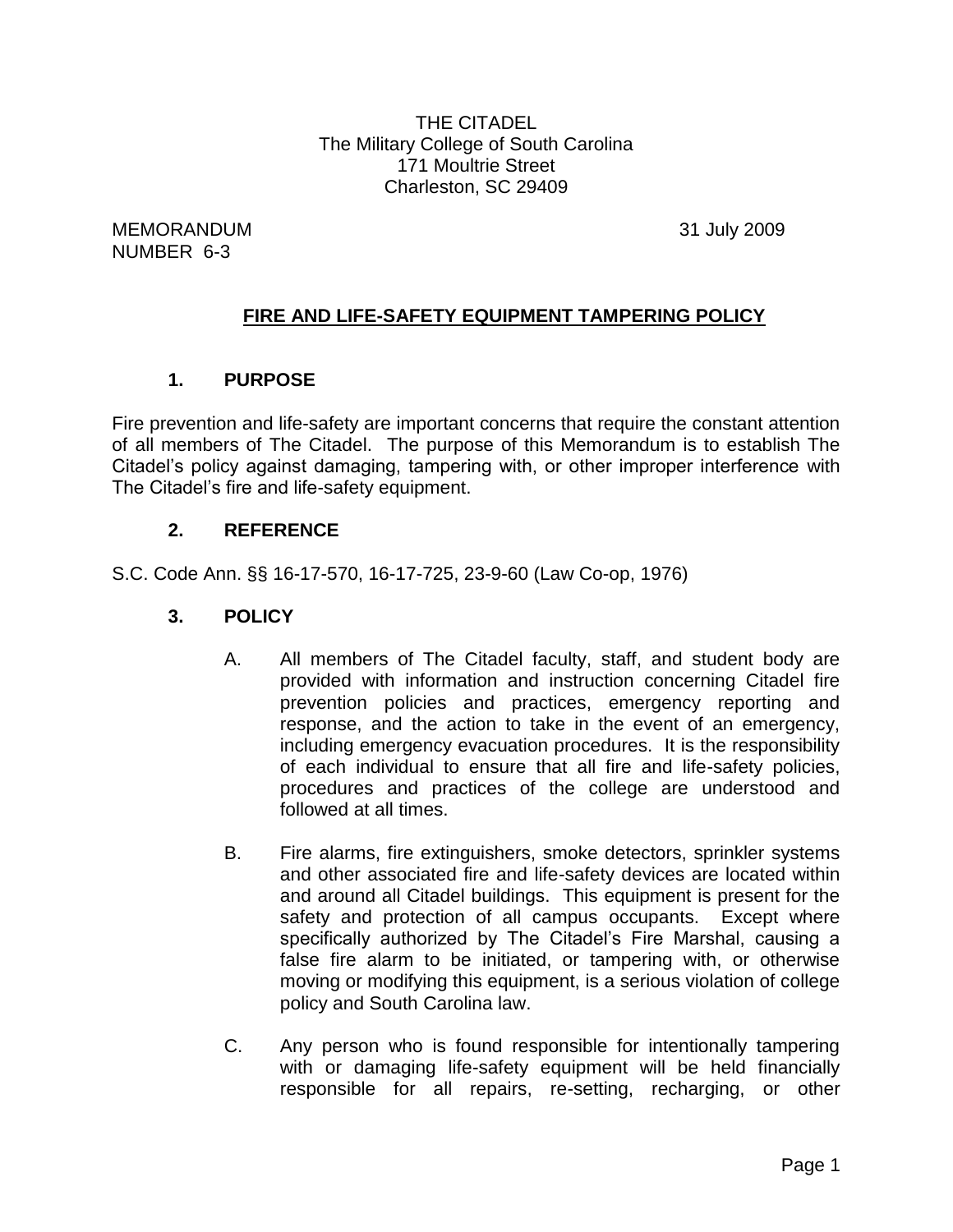restorative action necessary to bring the equipment back into service. In the event that an intentional act in violation of this policy is discovered in the barracks, and should no individual or individuals accept responsibility, the Office of the Commandant, at its discretion, may assess such a fine to a floor or building on a prorata basis.

D. Damaged, stolen, misplaced or otherwise inoperative safety equipment must be reported to The Citadel Tactical Officer (barracks) or the Building Coordinator (other facilities), or their authorized representatives, immediately upon discovery. Failure to report this type of deficiency immediately when discovered is also a violation of college.

## **4. COMPLIANCE**

Any person found to be in violation of this policy will be subject to strict disciplinary action which may include a monetary fine, separation from the college, and/or criminal prosecution

## **5. NOTES**

## **A. Dates of official enactment and amendments:**

Approved by Director of Citadel Staff on 31 July 2009

## **B. Responsible Department:**

Office of Risk Management and Safety

## **C. Responsible Official:**

Director of Environmental Health and Safety

## **D. Cross References**

None

## **6. RESCISSION**

Memorandum No. 9, dated 5 December 2005, is rescinded.